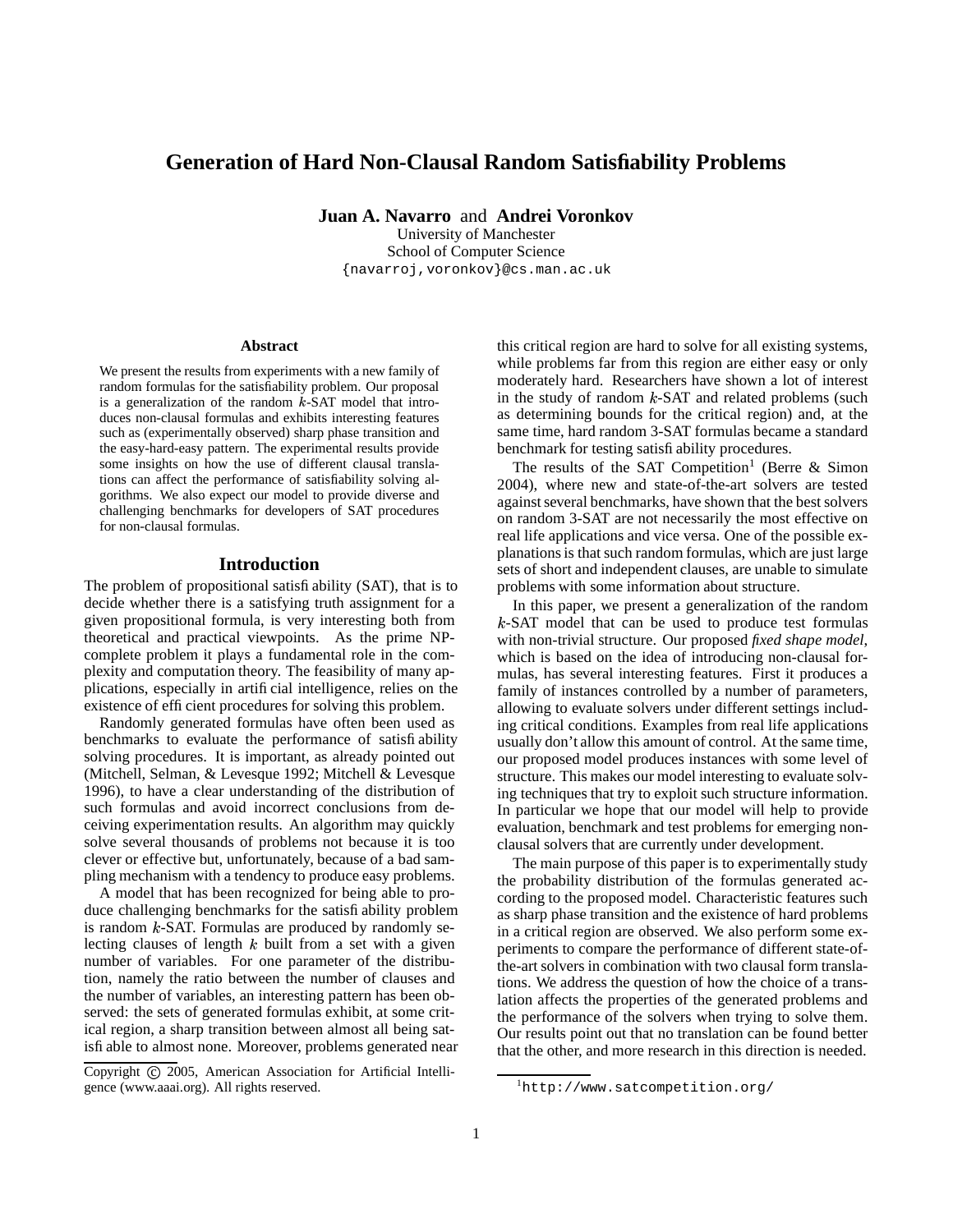## **Preliminaries**

As usual, formulas are built from variables and propositional logic connectives. A *literal* is either a variable or its negation. Given a set of variables  $\Sigma$  we use  $\Sigma^+$  to denote the set of literals that can be built using the variables in  $\Sigma$ . A *clause* is a disjunction of literals. A conjunction of clauses, sometimes represented by a set of clauses, is a formula in *conjunctive normal form* (CNF). We use the term *non-clausal* or *non-CNF* to emphasize that we are using arbitrary propositional formulas, not necessarily in conjunctive normal form.

A *truth assignment* is a function that maps the set of variables into  $\{true, false\}$ . An arbitrary formula can be evaluated under a truth assignment following the standard rules of propositional calculus. A formula is said to be *satisfiable* if there is at least one truth assignment that evaluates the formula to true, and *unsatisfiable* otherwise. A satisfying truth assignment is sometimes called a *solution*.

A *complete* SAT procedure is one that takes as input a formula and always terminates returning either *'yes'* or *'no'* answering if the formula is satisfiable. One of the most widely used complete SAT procedures is DLL due to Davis, Logemann and Loveland (1962). The procedure performs a backtracking deep-first search in the space of truth assignments, and is usually augmented with several heuristics (unit propagation, learning). The number of *branches* or decisions that the procedure needs to perform in order to solve a problem is usually taken as an indicator of the difficulty of the problem.

#### **The fixed clause-length model**

In this section we present the fixed clause-length model, usually referred in literature as random  $k$ -SAT, that generates random CNF formulas. This model has three parameters: the number of variables  $n$ , the number of clauses  $m$  and the length k of the clauses to produce. The parameter  $r = m/n$ , the ratio of clauses to variables, is often used to replace  $m$ .

A formula is generated by selecting clauses uniformly at random from the set of all possible clauses of length  $k$ . Slight variations of the model can be found whether trivial clauses (with complementary or repeated literals) are allowed or not. This, however, does not seem to affect the general behavior of the distribution. Extensive research has been done on random  $k$ -SAT (Mitchell, Selman,  $&$  Levesque 1992; Mitchell & Levesque 1996; Cook & Mitchell 1997) where two main features are frequently pointed out:

*Sharp Phase Transition*: For each  $k$  and  $n$ , the probability of a generated formula of being satisfiable changes, as the value of  $r$  increases, from almost 1 to almost 0 in a very narrow region. Moreover, as the value of  $n$  increases, the transition seems to take place in a much narrower area around some *crossover* point  $r^*$ . Friedgut (1999) was able to show that, indeed, the size of the critical region shrinks as  $n$  increases. His theoretical result, however, does not give any clues about the value of  $r^*$ , or even if such value should actually exist. For random 3-SAT, experimental evidence suggests a value near 4.25, and bounds for the crossover region are also known:  $3.52 < r^* < 4.506$  (Kaporis, Kirousis, & Lalas 2003; Dubois, Boufkhad, & Mandler 2000).

*The Easy-Hard-Easy Pattern*: The difficulty of the generated problems (usually measured as the number of branches explored by a DLL-based algorithm) exhibits a pattern that goes from very easy, for small values of  $r$ , to very hard, when  $r$  enters the phase transition, to easy (or moderately hard) when  $r$  becomes large. This phenomena is usually explained by the fact that, for low values of  $r$ , a formula with few clauses is under-constrained and very easy to satisfy. On the other hand, for large  $r$ , the formula is over-constrained and a complete SAT procedure can quickly find contradictions to finish the search. The hardest problems appear in the transition region where there are just enough clauses to make the problem potentially unsatisfiable, but not too many to make it easy for a solver to determine. The difficulty of a particular distribution of formulas clearly depends on the procedure used to solve it, but several authors have conjectured that this general pattern will hold for any reasonable complete method (Cook & Mitchell 1997).

#### **The fixed shape model**

Our proposed model is closely related to the fixed clauselength model introduced in the previous section. We follow the same idea to go from under- to over-constrained areas but, instead of clauses of a fixed length, we use formulas generated according to a particular fixed shape.

**Definition 1.** A *shape* is a propositional formula S such that (i)  $S$  is built using the conjunction and disjunction connectives only; and (ii) every variable appearing in  $S$  has exactly one occurrence in it. An  $\Sigma$ -*instance* of a shape is any formula obtained by replacing every variable in the shape by a literal from the set  $\Sigma^+$ . A *randomly generated*  $\Sigma$ -instance of a shape  $S$ , is a formula obtained by independently and uniformly choosing literals from the set  $\Sigma^+$  to replace each variable occurring in  $S$ .

In the sequel we assume that  $\Sigma$  is clear from the context and simply speak about instances instead of  $\Sigma$ -instances. The formula  $(v_1 \wedge v_2) \vee v_3$  is an example of a shape. Two  $\{x_1, x_2, x_3, x_4\}$ -instances of this shape are  $(\neg x_3 \land x_2) \lor \neg x_1$ and  $(\neg x_4 \land x_3) \lor x_4$ . Let us introduce a special kind of shape, called *balanced conjunctive-disjunctive shapes*; informally these are balanced trees of alternating conjunctions and disjunctions.

**Definition 2.** Given d integers  $k_1, k_2, \ldots, k_d$  (with  $d \geq 0$ and  $k_i \geq 2$ ) we define two sets of formulas  $\llbracket k_1, k_2, \ldots, k_d \rrbracket$ and  $\langle k_1, k_2, \ldots, k_d \rangle$  recursively as follows.

- 1. If  $d = 0$ , then the formulas in both  $\llbracket \ \rrbracket$  and  $\langle \ \rangle$  are literals.
- 2. If  $d \ge 1$  then every formula in  $\llbracket k_1, k_2, \ldots, k_d \rrbracket$  is a conjunction of  $k_1$  formulas in  $\langle k_2, \ldots, k_d \rangle$ . Likewise, every formula in  $\langle k_1, k_2, \ldots, k_d \rangle$  is a disjunction of  $k_1$  formulas in  $[[k_2,\ldots,k_d]].$

Evidently, if we have large enough set of variables  $\Sigma$ , then every set  $\langle k_1, \ldots, k_d \rangle$  contains a shape S, moreover  $\langle k_1, \ldots, k_d \rangle$  is the set of all instances of this shape (and similar for  $\llbracket k_1, \ldots, k_d \rrbracket$ ). For this reason we will sometimes refer to  $\langle \overline{k}_1, \ldots, k_d \rangle$  as a *balanced disjunctive shape* and to  $\llbracket k_1, \ldots, k_d \rrbracket$  as a *balanced conjunctive shape*. The value d is called the *depth* of the shape.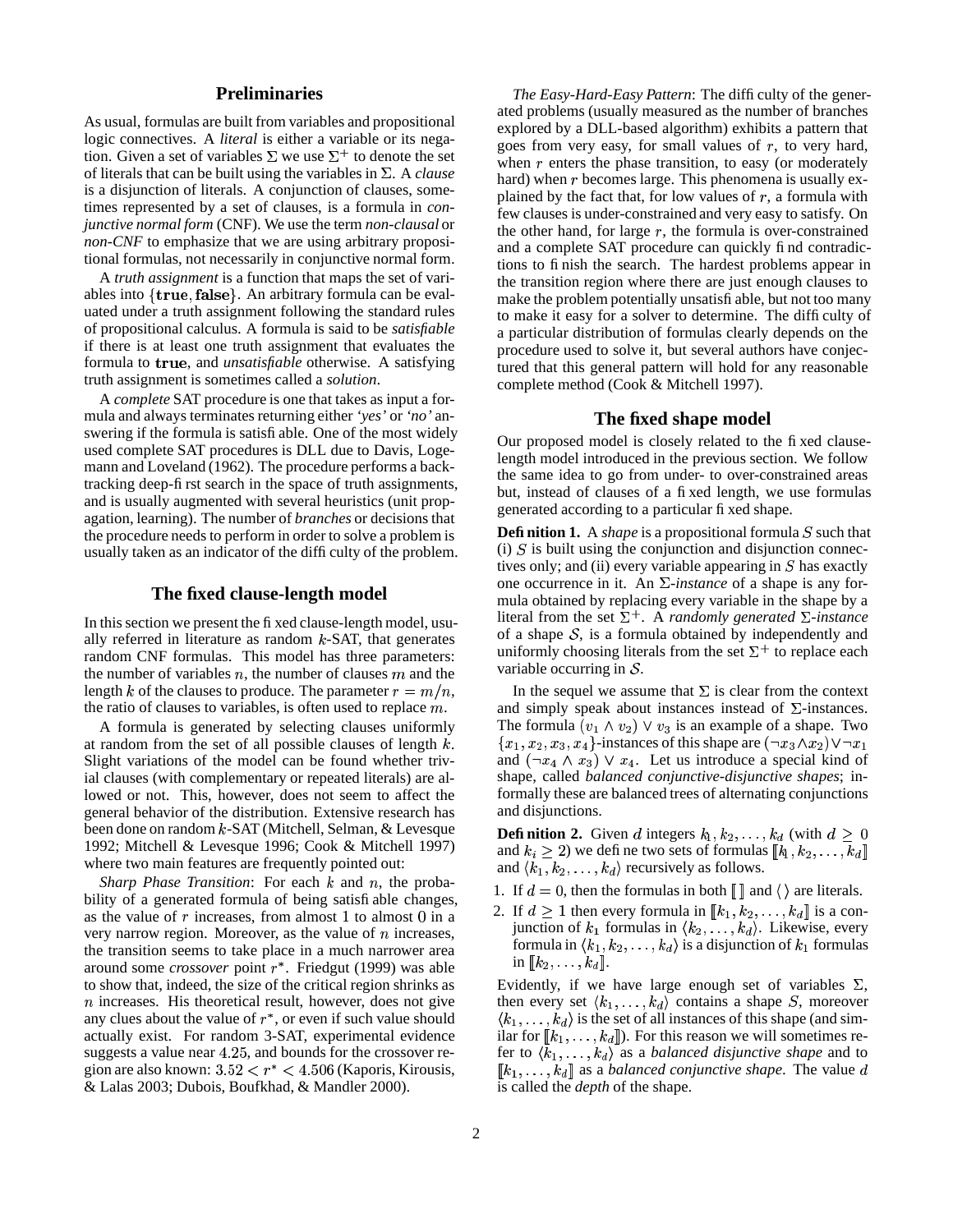

Figure 1: Structure of the shape  $(2, 2, 2)$  together with three sample instances.

Note that the balanced shapes and their instances are formulas in negation normal form (NNF), one example is presented on Figure 1, moreover every formula in NNF is an instance of some shape. We can define then the *random*  $\langle k_1, \ldots, k_d \rangle$ -SAT model as follows. The parameters are the number of variables  $n$  and a real number  $r$ , called *density*. A test formula is produced as the conjunction of  $[rn]$  randomly generated  $\{x_1, \ldots, x_n\}$ -instances of  $\langle k_1, \ldots, k_d \rangle$ . Note that the case  $\langle k \rangle$  gives us exactly the random k-SAT model. Also there is no need to consider random  $[[k_1, \ldots, k_d]]$ -SAT since this would be equivalent to simply generate  $k_1[rn]$  random instances of  $\langle k_2,\ldots,k_d\rangle$ .

Several properties of balanced shapes can be used to characterize hardness of generated random formulas.

Theorem 1. Let t be an arbitrary but fixed truth assignment. The probability  $p_{\langle k_1,...,k_d\rangle}$  that t satisfies a random instance of  $\langle k_1, \ldots, k_d \rangle$  can be calculated as follows.

$$
p_{\langle\rangle} = 1/2
$$
,  
\n $p_{\langle k_1,...,k_d\rangle} = 1 - (p_{\langle k_2,...,k_d\rangle})^{k_1}$ .

*Proof.* Note that this probability is just the number of instances of the shape that are satisfied by the fixed truth assignment divided by the total number of instances of the shape (with respect to a set  $\Sigma$  with a fi xed number of variables). It is possible to count both things using very simple combinatorial arguments. □

Intuitively shapes with a value of  $p$  very close to  $0$  are very hard to satisfy, so a fewer number of them are sufficient to make a randomly generated problem unsatisfi able. Conversely a value of  $p$  very close to 1 would make a random instance quite easy to satisfy, so only very large formulas could have a chance of being unsatisfi able. The later effect has been experimentally observed on random  $k$ -SAT for large values of  $k$  (Mitchell & Levesque 1996) and is confirmed by analytical lower bounds of the crossover region (Achlioptas & Peres 2003).

**Theorem 2.** The probability that a random instance of  $\langle k_1,\ldots,k_d\rangle$ -SAT, with n variables and density r, is satisfiable tends to 0 as  $n \to \infty$  for all  $r > \log 2/\log(1/p)$ . With the value of p calculated as in Theorem 1.

Proof. A fi xed truth assignment  $t$  satisfies a conjunction of [rn] instances of  $\langle k_1,\ldots,k_d\rangle$  with probability  $p^{[rn]}$ . The

expected number of satisfying assignments is  $2^n p^{[rn]}$ . This value (and the probability of the instance of being satisfiable) tends to 0 as  $n \to \infty$  when  $r > \log 2/\log(1/p)$ .  $\Box$ 

This simple argument, useful to estimate the location of the critical region, has also been used to give an easy upper bound of the random  $k$ -SAT crossover point (Cook & Mitchell 1997).

## **CNF** Translations

While the formulas generated by our proposed model are non-CNF in essence, modern SAT solvers and procedures are designed under the assumption that their input is a CNF formula. There is a recent interest on the design of nonclausal satisfi ability testing algorithms (Thiffault, Bacchus, & Walsh 2004; Giunchiglia & Sebastiani 2000; Stachniak 2002), but mature implementations are not readily available (see Related Work). In order to measure the *hardness* of our formulas we decided to translate them into CNF first and then use a standard clausal solver. This raises the important question on how the choice of a particular translation could affect the performance of existing solving procedures.

To test our formulas we used two kinds of translations. The *standard translation* (equivalence preserving) is simply based on distributive properties of disjunction and conjunction. It is well known that such translation causes an exponential increase in the size of the problem.

**Theorem 3.** The standard translation of the balanced shape  $\langle k_1,\ldots,k_d\rangle$  produces a CNF formula with clauses of the same length. Moreover, the length is the product of all the  $k_i$  with odd  $i$ .

Table 1 illustrates this theorem showing the clause lengths of several shapes. The second we consider is an *optimized translation* (structure preserving) that uses the so called *naming technique* to avoid an exponential size increase by introducing new variables (Plaisted  $\&$  Greenbaum 1986). Let  $F[G]$  be an NNF formula with a distinguished subformula  $G$ . We assume that  $G$  is not a literal, hence  $G$  occurs in F positively. We can transform  $F[G]$  by (a conjunction of) two formulas  $F[p]$  and  $\neg p \lor G$ , where p is a fresh variable. It is not hard to argue that this transformation preserves satisfi ability. The optimized translation takes a formula in NNF and repeatedly applies this transformation until a formula in CNF is obtained. We did a careful implementation that does not introduce new variables unnecessarily.

The optimized translation has the main advantage of keeping the size of the translated formula small (linear with respect to the original), at the cost of introducing new variables. It was interesting to see how modern solvers cope with this increase in the number of variables and determine whether the introduced optimizations are useful or not.

## **Results**

In order to experimentally observe the distribution of our randomly generated formulas we started by running small simulations with different shapes and parameter values on a variety of solvers. Table 1 shows properties of formulas tested at this stage. In this table, 'vars' is the number of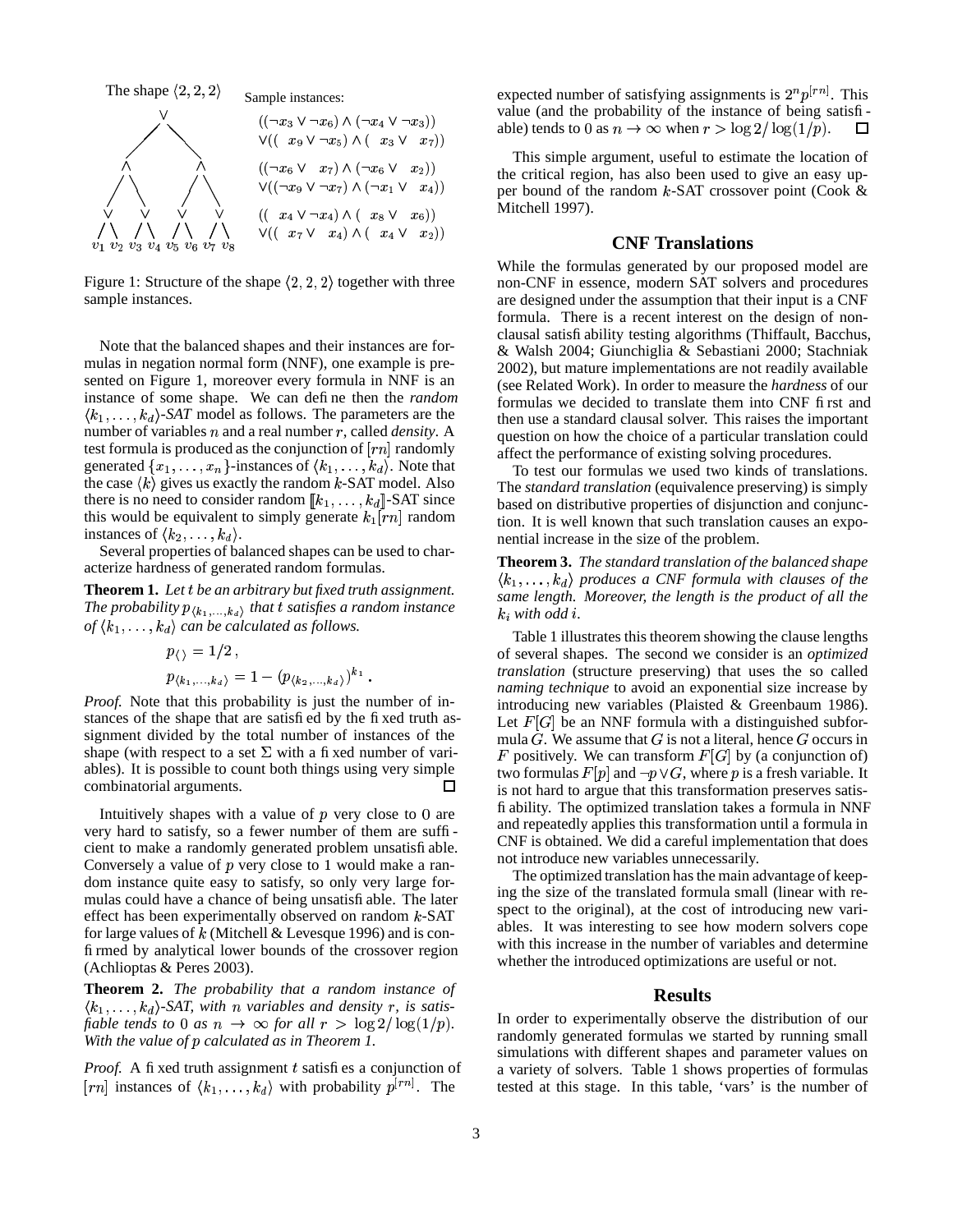| shape                           | vars | $\boldsymbol{p}$ | $r_u$ | weight |   | length | fresh    |
|---------------------------------|------|------------------|-------|--------|---|--------|----------|
| $\langle 3, 2 \rangle$          | 6    | 0.578            | 1.26  | 7.59   | 3 | 2.14   | 3        |
| $\langle 3 \rangle$             | 3    | 0.875            | 5.19  | 15.57  | 3 | 3.00   | $\theta$ |
| $\langle 2, 4, 2 \rangle$       | 16   | 0.533            | 1.10  | 17.61  | 4 | 2.89   | 2        |
| $\langle 6,3 \rangle$           | 18   | 0.551            | 1.16  | 20.95  | 6 | 2.21   | 6        |
| $\langle 2,2,3,2\rangle$        | 24   | 0.557            | 1.18  | 28.41  | 6 | 2.27   | 14       |
| (4)                             | 4    | 0.938            | 10.83 | 43.32  | 4 | 4.00   | $\theta$ |
| $\langle 3,3,2\rangle$          | 18   | 0.807            | 3.23  | 58.11  | 6 | 3.00   | 3        |
| $\langle 2, 2, 4, 2 \rangle$    | 32   | 0.716            | 2.08  | 66.46  | 8 | 2.32   | 18       |
| $\langle 2, 5, 3 \rangle$       | 30   | 0.763            | 2.56  | 76.78  | 6 | 3.82   | 2        |
| (5)                             | 5    | 0.969            | 21.83 | 109.16 | 5 | 5.00   | $\Omega$ |
| $\langle 2, 2, 2, 2, 2 \rangle$ | 32   | 0.880            | 5.42  | 173.51 | 8 | 2.95   | 10       |

Table 1: Properties of some balanced shapes



Figure 2: Probability of satisfiability of 70-variable random  $\langle 3, 3, 2 \rangle$ -SAT formulas.

variables in the shape and  $p$  is the probability that a random formula is satisfied by a truth assignment, see Theorem 1. Then  $r_u$  is an upper bound of the crossover region, see Theorem 2. The 'weight' of each shape is the product of the number of variables and  $r<sub>u</sub>$ , it serves to compare the size of the generated formulas (measured as an the number of literals in them) in the hard region. Consider the  $\langle 2, 4, 2 \rangle$  shape for example, although it is bigger and more complex than a simple length 4 clause, we only need a few instances of them  $([1.1n]$  instead of  $[10.8n])$  to produce hard formulas. Low weight shapes are interesting because they seem appropriate to generate hard and short problems. The 'length' column shows the length of the resulting clauses for the standard translation, as in Theorem 3, and the average clause length for the optimized one. Finally 'fresh' is the number of fresh variables introduced by the optimized translation for each generated instance of the shape.

Using this information we designed several experiments whose results we detail now. At this stage we considered three solvers: zChaff (2004.5.13), a carefully engineered implementation of the DLL procedure (Moskewicz *et al.* 2001); march eq (2004.3.20, 100% lookahead), which integrates equivalence reasoning techniques(Heule *et al.* 2004); and kcnfs (2003.2.12), a solver with efficient heuristics to solve random  $k$ -SAT formulas (Dubois & Dequen 2001). The selection of the solvers was made using the results of the SAT Competition 2004 as a reference. Moreover, we wanted to use very diverse solvers in order to observe how



Figure 3: Number of branches required by zChaff on 60, 65, and 70-variable formulas of random  $\langle 3, 3, 2 \rangle$ -SAT.



Figure 4: Number of branches of 60-variable formulas of random  $(3, 3, 2)$ -SAT, factored according to satisfiability.

different strategies and clausal translations perform in this setting with mixed randomness and structure. The experiments were run in parallel on 45 computers, each having an Intel III 1GHz CPU and 512Mb RAM.

In a first experiment we performed an analysis of random  $(3, 3, 2)$ -SAT formulas generating 500 samples for each parameter value. The purpose of this experiment was to obtain an accurate description of the probability distribution of this shape. Figure 2 shows an already familiar picture: the probability that a generated formula is satisfiable changes from almost 1 to almost 0 in a narrow region around the 0.5 probability point, in this case close to  $r = 3.07$ .

Figure 3 shows the median of the number of branches required by zChaff to solve these formulas. The easy-hardeasy pattern is reproduced with the hardest problems near the crossover point. The same basic pattern was found in all our experiments with different solvers and shapes. Compared to analogous results on random 3-SAT we can see that the transition from easy to hard is much more sudden (increasing from a few hundred to more than 1.3 million branches in a region of length 0.3), while the decay after leaving the critical region is gradual and slow. Figure 4, which presents these results factored into satisfiable and unsatisfiable groups, suggests that most of the satisfiable for-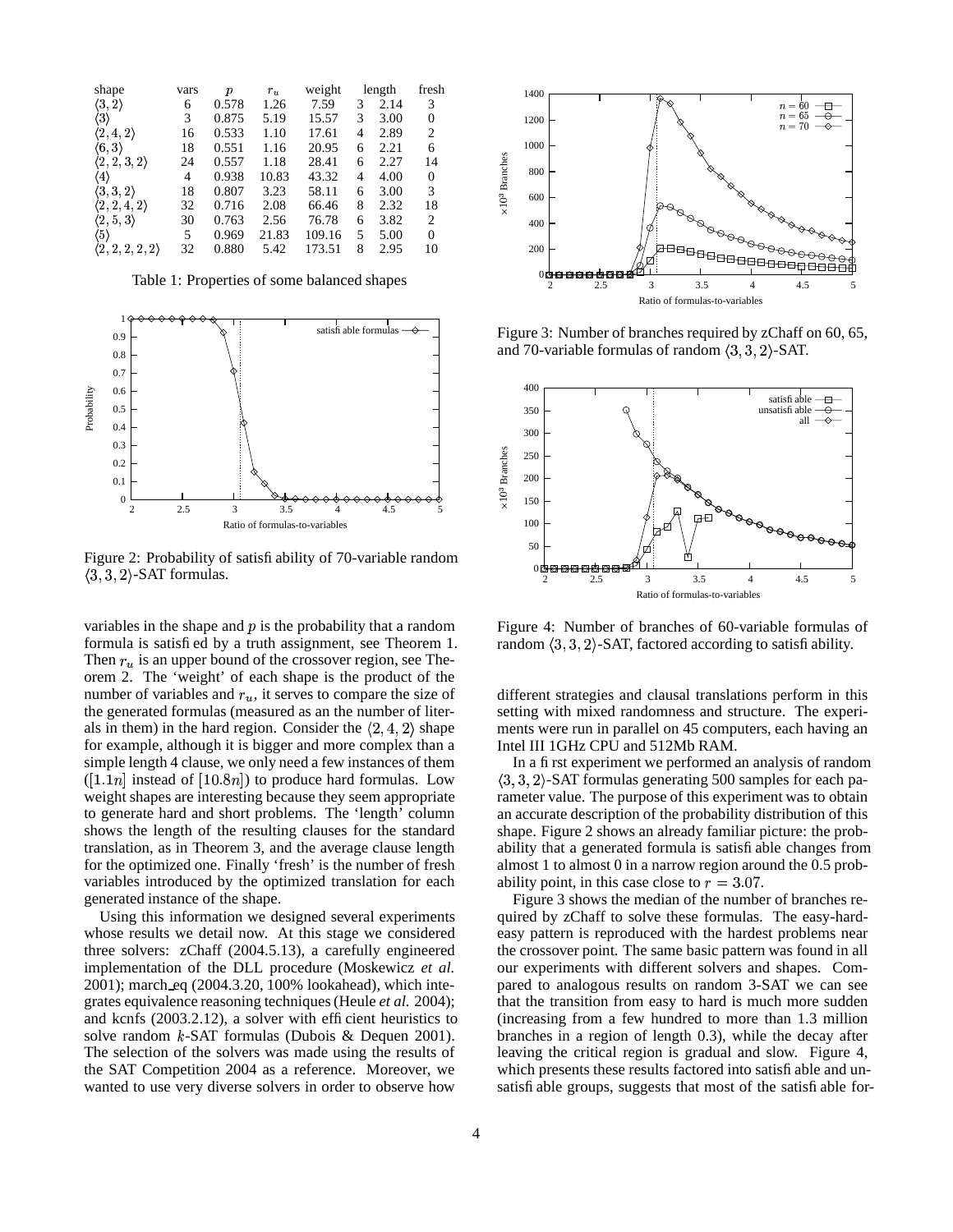

Figure 5: Scaling 0.1 and 0.01-windows for  $n = 20, \ldots, 50$ on random  $\langle 3, 3, 2 \rangle$ -SAT formulas.

| Translation | clauses | length | variables |
|-------------|---------|--------|-----------|
| standard    | 2240    | 4      | 140       |
| optimized   | 1260    | 2.89   | 420       |

Table 2: Statistics of clausal transformations for random  $\langle 2, 4, 2 \rangle$ -SAT with 140 variables at  $r = 1.0$ .

mulas are rather easy to solve; while the unsatisfiable ones, several order of magnitudes harder, dominate the behavior of the curve as soon as they appear. This figure also shows, however, that the few satisfiable formulas to the right of the crossover point can also have a significant difficulty.

Using a more intense sampling near the critical region (1000 test cases per data point) we could observe the so called scaling window effect. Let  $\epsilon$  be a real number (0 <  $\epsilon$  < 0.5) the  $\epsilon$ *-window* is the interval of values of *r* where the probability of satisfiability lies within  $\epsilon$  and  $1-\epsilon$ . Figure  $5$  shows how the length of the  $0.1$  and  $0.01$ -windows (the former denoted with a thicker plot line) decreases as the value of  $n$  increases, the crossover point is also marked with a small circle. This serves to provide observable evidence that sharp phase transition can take place.

We also wanted to compare the performance of each solver with respect to the clausal form translation applied. For this final test we generated a smaller set of problems (50 samples per point) with instances of random  $\langle 2, 4, 2 \rangle$ -SAT. In this case the crossover point was found near the  $r = 1.0$  sample. Table 2 shows some statistics that compare the clausal representations provided by the two translations. In Table 3 the total CPU time usage of the solvers on each translation is shown.

Figure 6 shows the relation between the two translations for several values for r. The symbol branch $(x, y)$  denotes

| Translation | zChaff    | march eq           | kcnfs              |
|-------------|-----------|--------------------|--------------------|
| standard    | 431.5 min | 58.3 min           | $14.8 \text{ min}$ |
| optimized   | 722.8 min | $31.9 \text{ min}$ | $19.1 \text{ min}$ |

Table 3: CPU time for each solver and translation to solve  $\langle 2, 4, 2 \rangle$ -SAT with 140 variables.



Figure 6: Effectiveness of the optimized translation for solving  $\langle 2, 4, 2 \rangle$ -SAT with zChaff, march eq and kcnfs.

the total number of branches used to solve 50 problems, with a fixed value of  $r$ , for each combination of a solver  $x$  and a translation  $y.$  The proportion branch $(x, \mathsf{opt}) / \mathsf{branch}(x, \mathsf{std})$ helps to provide a fair comparison indicating how the use of the optimized instead of the standard translation improved  $(< 1)$  or deteriorated  $(> 1)$  the performance of the solver. It is quite surprising that no translation can be found better than the other. The solvers zChaff and kcnfs showed a better performace with the standard translation and, conversely, march eq found more useful the optimized one. We could suspect that, since march eq incorporates equivalence reasoning, the use of the optimized translation helps the solver to figure out the structure of the problem. While, for the other two solvers, the introduction of new variables by the optimized translation has the undesirable effect of increasing the total space searched. We performed similar experiments with other shapes and parameter values. Due to lack of space it is not possible to include more details, but the general observations already discussed were also found in the other experiments.

#### **Related Work**

The study and development of non-clausal procedures for the satisfiability problem is quite recent. Some authors have initiated a search of tractable classes of non-clausal problems (Altamirano & Escalada-Imaz 2000), while others look for possible ways to generalize the DLL method (Thiffault, Bacchus, & Walsh 2004; Giunchiglia & Sebastiani 2000; Stachniak 2002). It would be very interesting to test our formulas with the system NoClause described in (Thiffault, Bacchus, & Walsh 2004), however we encountered some portability issues with the current version that prevented us from doing some experimentation. In the work of Stachniak (2002) a first attempt to build hard non-clausal formulas is made, they are instances of  $\llbracket 2, 2, [rn], 3 \rrbracket$ , however no evidence of sharp phase or difficulty patterns were reported.

Although most of the research on randomly generated SAT problems is focused on the random  $k$ -SAT model, other variants can also be found in literature. Monasson and Zecchina (1997) proposed a random  $(2 + p)$ -SAT model that, based on insights from statistical mechanics,